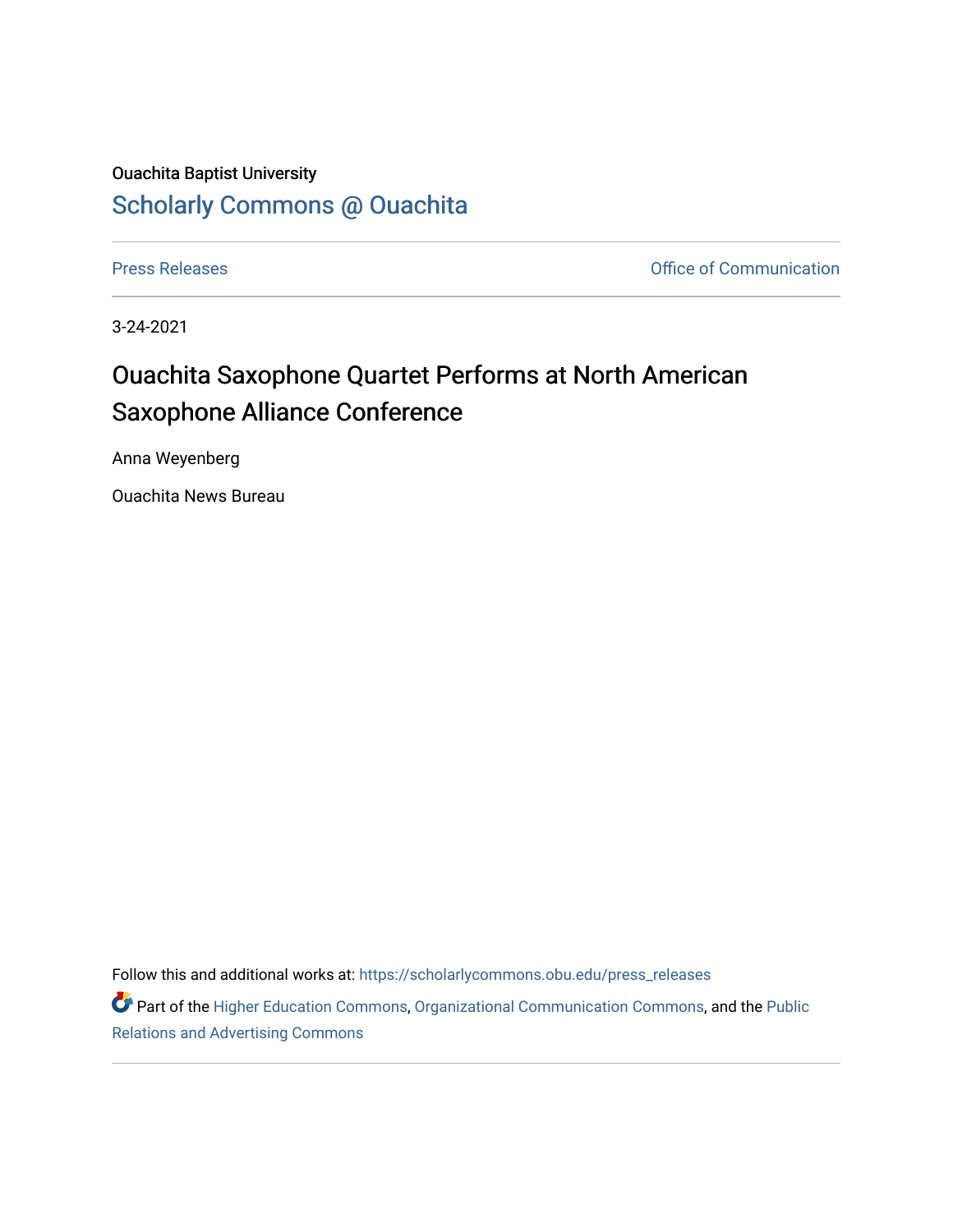

For immediate release

**Ouachita Saxophone Quartet performs at North American Saxophone Alliance Conference**



*By Anna Weyenberg* March 24, 2021 For more information, contact OBU's news bureau at [newsbureau@obu.edu](mailto:newsbureau@obu.edu) or (870) 245-5206

ARKADELPHIA, Ark. – Ouachita's student Saxophone Quartet was selected to perform at the Region IV Conference of the North American Saxophone Alliance that was held virtually on Friday, March 12, through Sunday, March 14. Members of the Saxophone Quartet include Cross Brandon on baritone, Craig Crawford on soprano saxophone, Graham Scarborough on tenor and Katelyn Still on alto.

"I am so proud of these students and their dedication to pursuing the highest possible standards of excellence," said Dr. Caroline Taylor, professor of music at Ouachita, "especially with all of the COVID restrictions in place limiting rehearsals and performance opportunities."

The Region IV conference, which is held every two years, includes participants from Arkansas,



*Picture 1* Cross Brandon *Picture 1* Craig Crawford